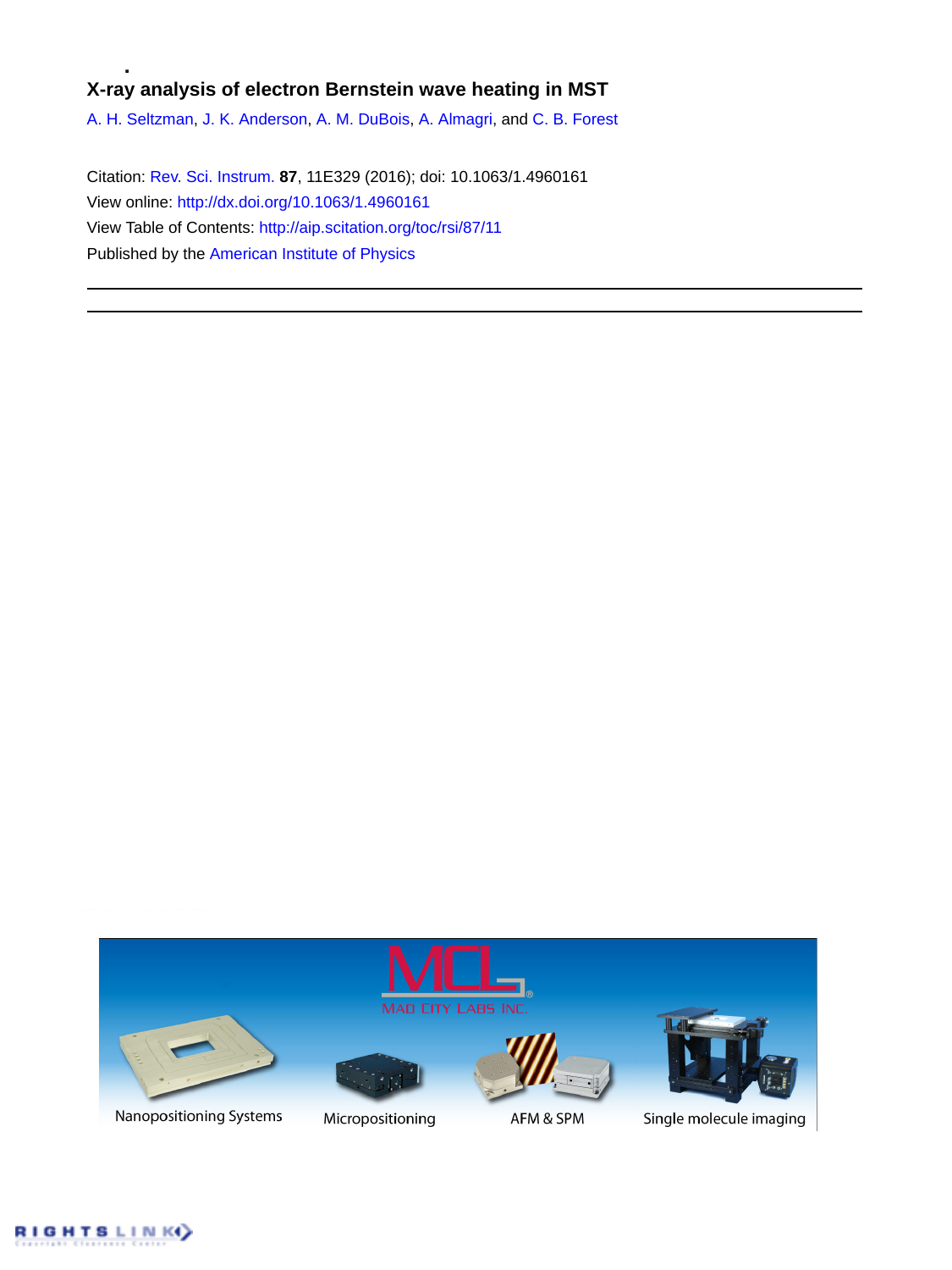

# **[X-ray analysis of electron Bernstein wave heating in MST](http://dx.doi.org/10.1063/1.4960161)**

A. H. Seltzman,<sup>[a\)](#page-1-0)</sup> J. K. Anderson, A. M. DuBois, A. Almagri, and C. B. Forest *Department of Physics, University of Wisconsin, Madison, Wisconsin 53706, USA*

(Presented 8 June 2016; received 9 June 2016; accepted 8 July 2016; published online 22 August 2016)

A pulse height analyzing x-ray tomography system has been developed to detect x-rays from electron Bernstein wave heated electrons in the Madison symmetric torus reversed field pinch (RFP). Cadmium zinc telluride detectors are arranged in a parallel beam array with two orthogonal multi-chord detectors that may be used for tomography. In addition a repositionable 16 channel fan beam camera with a 55◦ field of view is used to augment data collected with the Hard X-ray array. The chord integrated signals identify target emission from RF heated electrons striking a limiter located 12° toroidally away from the RF injection port. This provides information on heated electron spectrum, transport, and diffusion. RF induced x-ray emission from absorption on harmonic electron cyclotron resonances in low current (<250 kA) RFP discharges has been observed. *Published by AIP Publishing.* [\[http:](http://dx.doi.org/10.1063/1.4960161)//[dx.doi.org](http://dx.doi.org/10.1063/1.4960161)/[10.1063](http://dx.doi.org/10.1063/1.4960161)/[1.4960161\]](http://dx.doi.org/10.1063/1.4960161)

# **I. MULTI VIEW HARD XRAY SYSTEM**

High power RF in tokamaks is routinely diagnosed through free-free bremsstrahlung x-ray emission from RF accelerated electrons on plasma ions.<sup>[1](#page-3-0)</sup> EBW heating location in a spherical tokamak has been observed with pin diode array measuring free-free bremsstrahlung soft x-ray emis-sion.<sup>[2](#page-3-1)</sup> In our current work on understanding the propagation and absorption of the Electron Bernstein Wave (EBW) in a reversed field pinch plasma, the emission from RF accelerated electrons is quite weak. In order to understand the subtle effects of modest RF power on the RFP plasma, a diagnostic sensitive to small changes in the electron distribution is required. Single photon counting, pulse height analysis, and careful energy filtering are required to isolate the RF enhancement to the x-ray spectrum from background effects.

A multi-chord hard x-ray (HXR) detector system is implemented to measure RF enhancement of x-ray flux. The detector system consists of 14 repositionable single channel CZT detec-tor modules<sup>[3](#page-3-2)</sup> that can be placed on "D" and "Q" boxports, with 17 and 11 ports, respectively, displaced 12◦ toroidally from the RF injection port. The energy resolution of the detectors is particularly important in separating EBW enhanced x-ray flux from the background when injected RF power is much less than ohmic heating. Each detector module is encased in a lead shield and mounted on a cylindrical lead collimator to provide a cylindrical field of view on a chord through the plasma. A 13 mm diameter collimator is mounted on the detector to restrict field of view. The x-ray flux into each detector passes through a 150  $\mu$ m Be vacuum window which allows photon energies from 4 keV to over 100 keV to be measured. Additional filters of varying material and thickness can be placed over the x-ray detector to select a specified lower energy cutoff. The detectors are configured on two boxports intersecting at right angles, shown in Figure [1](#page-2-0) as "D" and "Q" detector chords, to reconstruct the x-ray emissivity in two dimensions. Emissivity as a simple function of flux surface is not observed.

A 16 channel CZT photon counting HXR camera, shown in Figure [1](#page-2-0) as "C" detector chords, with a 55◦ field of view is located above the RF injection port and provides supplementary information on emissivity at the toroidal angle of the RF antenna. The 16 channel camera has a 200  $\mu$ m Al filter covering a 3.18 mm pinhole lens and looks through a 120  $\mu$ m thick Be vacuum window. The aluminum filter thickness was chosen to prevent saturation by attenuating energies below 10 keV, commonly found in the x-ray background when running with auxiliary poloidal current drive which significantly increases plasma pressure and temperature.

#### **II. EBW IN AN RFP**

In contrast to a tokamak or stellarator, the region in which an RFP plasma can be heated by externally launched electromagnetic waves is limited to the extreme edge. This is due to the extremely overdense conditions that cuts off O or X modes within a few cm of the edge. Additionally, the magnetic geometry of the RFP does not have a high field side, limiting the options of launch specifics. The EBW has been proposed as a solution for heating and off axis current drive in the RFP due to its ability to propagate past the cutoff into the overdense plasma of high beta fusion experiments. Typical scenarios involve a waveguide antenna launching an X-mode wave from the plasma edge. Due to the density gradient scale length being small compared to the vacuum wavelength of the launched RF, the layers at which electromagnetic cutoff and exclusion of the Bernstein wave are close together, allowing efficient coupling through a narrow evanescent region. In MST plasmas, the EBW propagates inward between 3 and 15 cm, depending on plasma conditions,<sup>[4](#page-3-3)</sup> and is efficiently damped on

Note: Contributed paper, published as part of the Proceedings of the 21st Topical Conference on High-Temperature Plasma Diagnostics, Madison, Wisconsin, USA, June 2016.

<span id="page-1-0"></span>a)Author to whom correspondence should be addressed. Electronic mail: seltzman@wisc.edu.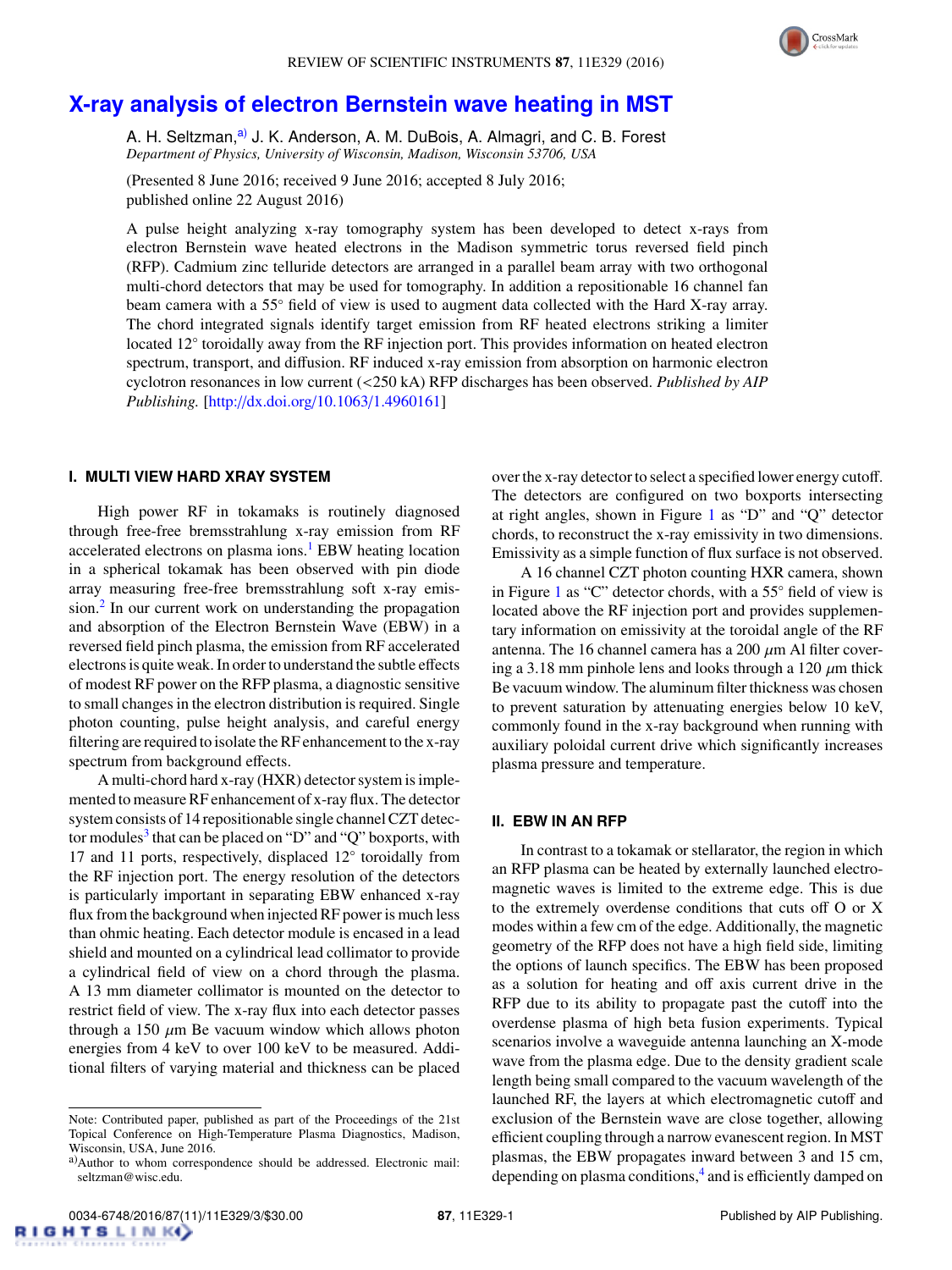<span id="page-2-0"></span>

FIG. 1. Configuration of HXR detectors ("D" and "Q" Chords) displaced 12° toroidally from the antenna, and the 16 channel camera ("C" chords) located above the antenna. The black dashed circle is the impact parameter of the RF heating location.

the Doppler-shifted electron cyclotron resonance layer. EBW heated electrons are created in a localized volume and both drift along the field and diffuse radially across it.

#### **III. HXR TARGET EMISSION**

The brightest x-ray emission is observed when the high energy electrons strike a limiter on the last closed flux surface (LCFS) approximately 12◦ toroidally displaced from the injection port. While free-free bremsstrahlung emission is expected for EBW heated electrons, the diagnosis of EBW propagation and deposition is most clear through signatures of enhanced xrays from target emission. The linear array of HXR detectors views the intersection of the LCFS and a lower hybrid antenna. In Figure [2,](#page-2-1) RF power measurements are shown in the top half

<span id="page-2-1"></span>

FIG. 2. Forward, reflected, and net RF power injected into plasma (top) correlated with HXR counts (bottom) from chords D0-D5, D13, and D14 during RF injection.

**HTSLINK()** 

<span id="page-2-2"></span>

FIG. 3. Measured HXR flux from target emission ("D" chords) and resulting Gaussian fit (red, vertical red line is at peak) of profile at the toroidally displaced target, black line at 1.5 m is machine center. Emission near the RF injection port measured with the 16 channel HXR camera ("C" chords).

of the figure corresponding to ∼200 kW of forward power, ∼150 kW of reflected power, and ∼50 kW of launched power. A significant x-ray flux correlated with RF injection is shown as pulse height analyzed energy counts in the bottom half of Figure [2,](#page-2-1) with different colors representing counts from different chords. It is noted that in legacy plasmas, the x-ray background is negligible during the RF off periods  $(t < 16 \text{ ms})$ ,  $t = 17-18$  ms, or  $t > 19$  ms).

In Figure [3,](#page-2-2) the average line integrated x-ray flux is plotted versus impact parameter (mapped to an effective major radius crossing at the mid-plane). The individual counts from each chord are averaged together from seven similar EBWheated discharges and normalized by net input power. The "D" labeled chords are from the direct lines of sight which view the LHCD antenna, and these chords are well fit by a Gaussian. The integrated area is a rough measure of the total RF enhancement in these low background cases. It is observed that the location of the Gaussian center is robustly positioned at the point where the LCFS is nearest to the antenna limiter. Edge emissivity, shown on "D14" is also observed to be high, but is not fitted as part of the target emission. Elevated emission is also observed on the 16 channel HXR camera, chords "C1" and "C2," located in close proximity to the absorption location of the EBW.

### **IV. ADVANCED FILTERING STRATEGIES**

The RFP can be run with auxiliary pulsed poloidal cur-rent drive<sup>[5](#page-3-4)</sup> (PPCD), which reduces magnetic perturbations, increases confinement, and leads to a dramatically larger background x-ray flux. It presents an interesting target plasma for RF heating due to higher temperatures, steeper gradients, and reduced ohmic input power. For maximum sensitivity to EBW heated electrons, 12.7 mm aperture for the detector is used.